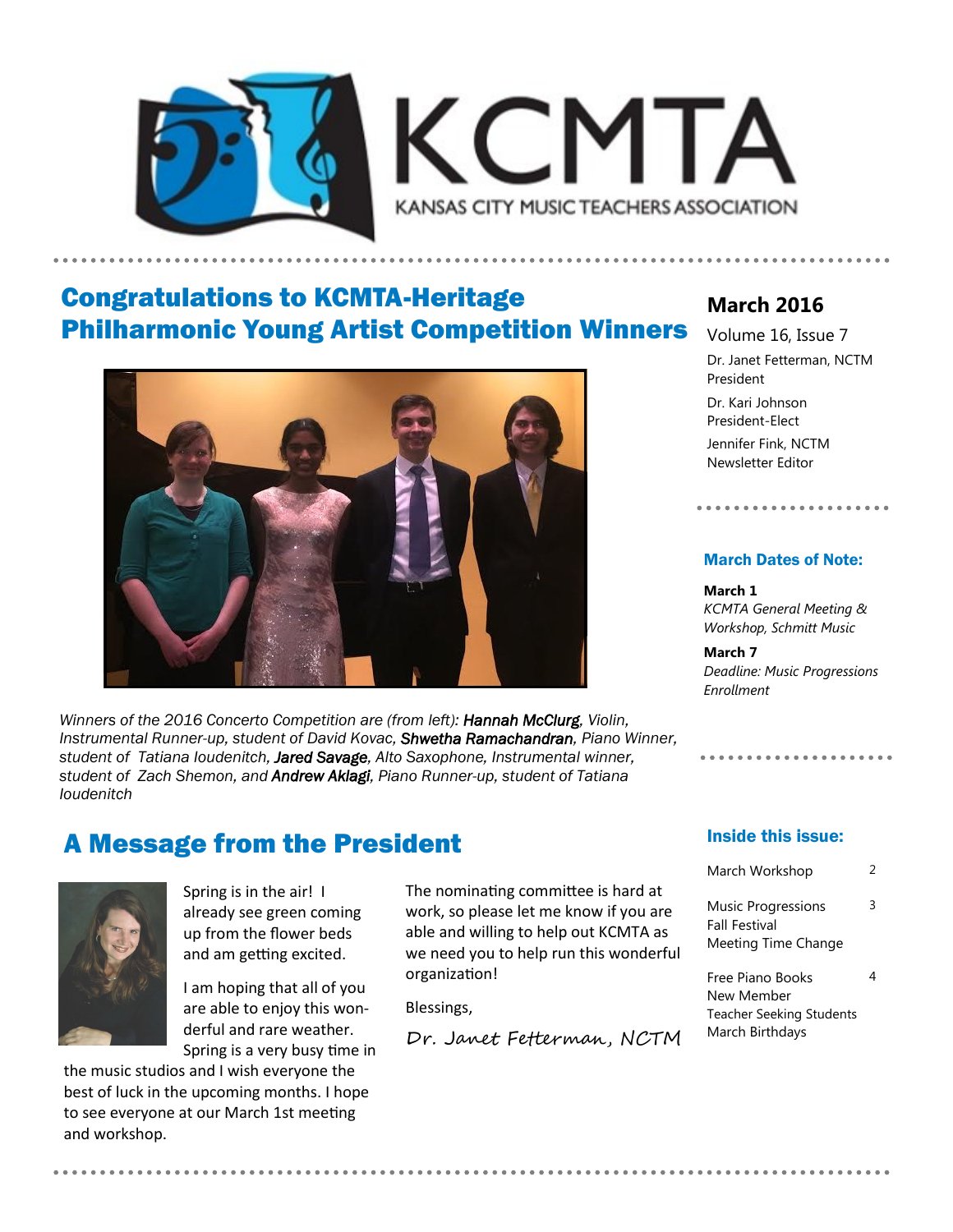

#### March 2016 **Page 2**

# KCMTA March Workshop

The Mr. Miyagi Approach to Piano Technique: Balance, Rotation and Mirrored Movement at the Piano

### Dr. Michael Kirkendoll, Assistant Professor of Piano at the University of Kansas

March 1, 2016, Schmitt Music

General Meeting 9:30 a.m. Workshop 10:00 a.m.





*Dr. Michael Kirkendoll's resume is impressive (see below). Seeing him in action is even more impressive. I was privileged to see him in Master Lessons with the Federated Teachers of Music last week. He had so many fresh ideas to help students! He talks in a way that students can relate to. I keep saying this, but believe me, you won't want to miss this one! I'll be there taking notes….*

#### *Melody Stroth, NCTM, VP Workshops*

Called "the very model of a 21st Century musician" by critics of the Indianapolis Star, pianist Michael Kirkendoll has established himself at the forefront of contemporary pianism. A dedicated advocate for the music of the 20th and 21st centuries, Michael has presented over one hundred new works in both solo and collaborative settings. Michael has been featured at prestigious venues in China, Singapore, Italy, France, and throughout the United States, and was a finalist in the 2009 American Pianists Association Classical Fellowship Awards, where his performances were heralded as "inspired" showcasing "extraordinary" technical gifts and "superior intelligence."

A devoted educator, particularly of both musicians and audiences about the excitement of contemporary music, Michael founded the Cortona Sessions for New Music in 2010 (www.cortonasessions.com). The Cortona Sessions offer young performers and composers from around the world two weeks of focused study, performance, and collaboration with a faculty of esteemed contemporary music specialists. In addition to collaborative performances with the Cortona Collective, Michael performs regularly as part of DuoSolo with his wife, flutist Mary Fukushima.

Michael is Assistant Professor of Piano at the University of Kansas, where he also earned his doctoral and bachelor's degrees, and also holds a masters degree from the Manhattan School of Music. When not at the piano, Michael can be found enjoying fine wine, cooking, golfing, or playing with his dog, Sam. Michael is also the author of the food and wine blog, The Uncorked Pianist, and can be followed on Twitter @UncorkedPianist.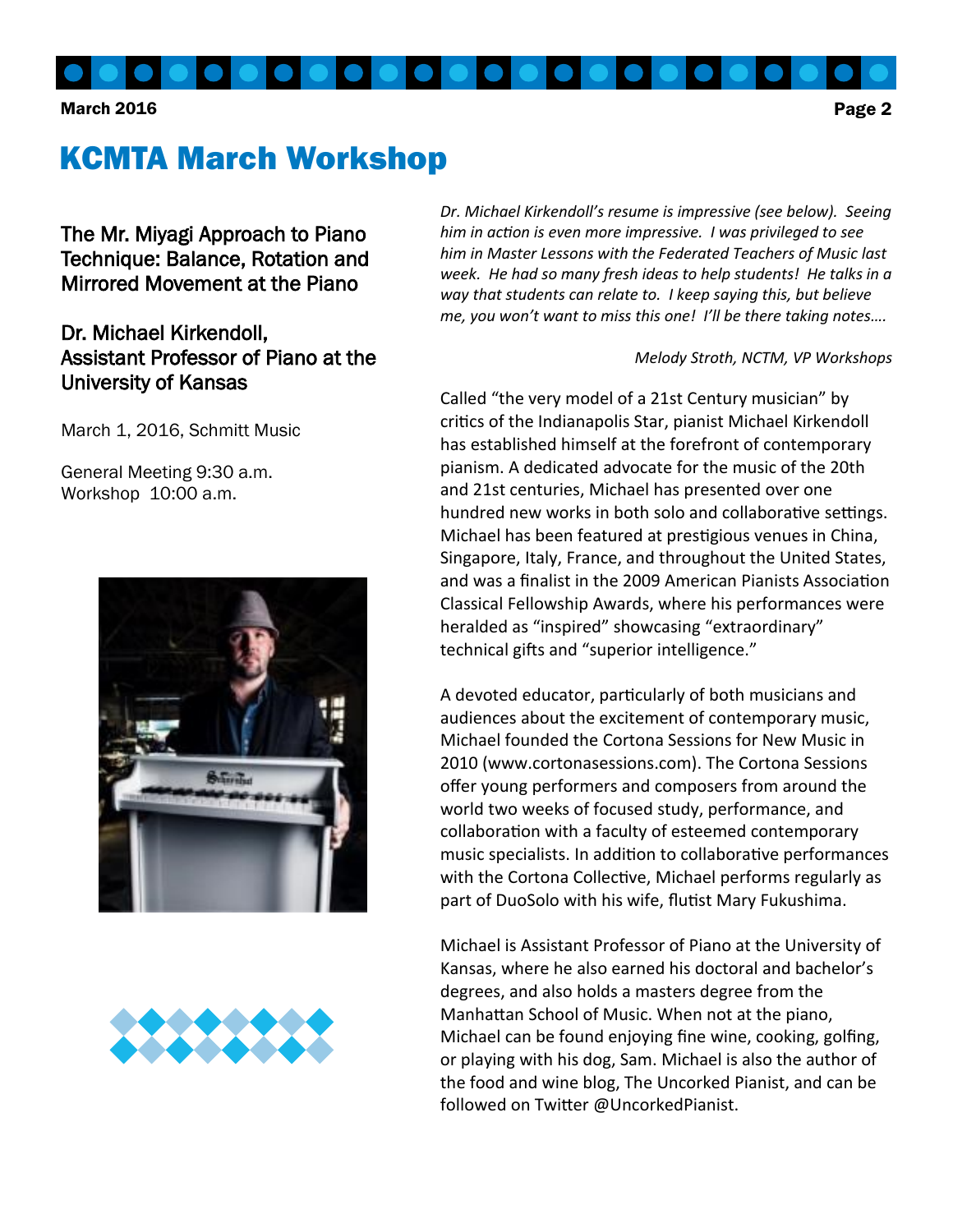March 2016 **Page 3** 

# Music Progressions

April 23-24, 2016 (Kansas City Site) Village Music Academy, Prairie Village KS

April 9-10, 2016 (Lawrence Site) South Middle School, Lawrence, KS

The deadline to register for Music Progressions is just a few days away! Postmark deadline for registration is Monday, March 7. Registrations must include the most current Enrollment Form ([kansascitymusicteachers.org](http://kansascitymusicteachers.org/student-programs/music-progressions/) or attached to the newsletter), all Fees (\$25 per student, one check per studio) and the Teacher Work Form. Teacher packets will be distributed via email.

Music Progressions will be held April 23-24, 2016 at the Village Music Academy in Prairie Village, KS and April 9- 10, 2016 at South Middle School in Lawrence, KS. Students will receive a certificate of participation, adjudicator's critique, test results and a colorful ribbon designating their level of achievement.

The curriculum guide and handbook are available for free download at www.ksmta.org. Wendy Stevens has several teaching resources at [composecreate.com.](http://composecreate.com/)

These include free Web Rewards curriculum for each level and rhythm and ear training worksheets. Available to purchase and download are practice theory tests, sight playing examples and her new Rhythm Menagerie curriculum.

New teachers are most welcome to jump in with one or several students. Whether you are new to the program and need a helping hand or are a veteran teacher with a question, please call or email Veronica Nalley, chair.

#### **Veronica Nalley**

*VP, Music Progressions* 12419 Valley Brook Drive Grandview, MO 64030 (816) 645-2541 *nalleyveronica@gmail.com*



## Fall Festival 2016

Mark your calendar!

Fall Festival will be held on October 15 and 16, 2016 at the Bell Cultural Events Center, Mid-America Nazarene University, Olathe, KS. This year, Fall Festival will be celebrating music from 20th and 21st centuries. All details will be posted on the website later. Please check back for the newest updates.

#### **Emily Yeh, NCTM**

*VP, Fall Festival*

### Meeting Time Change

Beginning with the April 12th General Meeting and Workshop, all future KCMTA General Meetings and Executive Board Meetings will begin at 10 a.m. (NOT 9:30 a.m.)

Please make note of this change on your calendars!